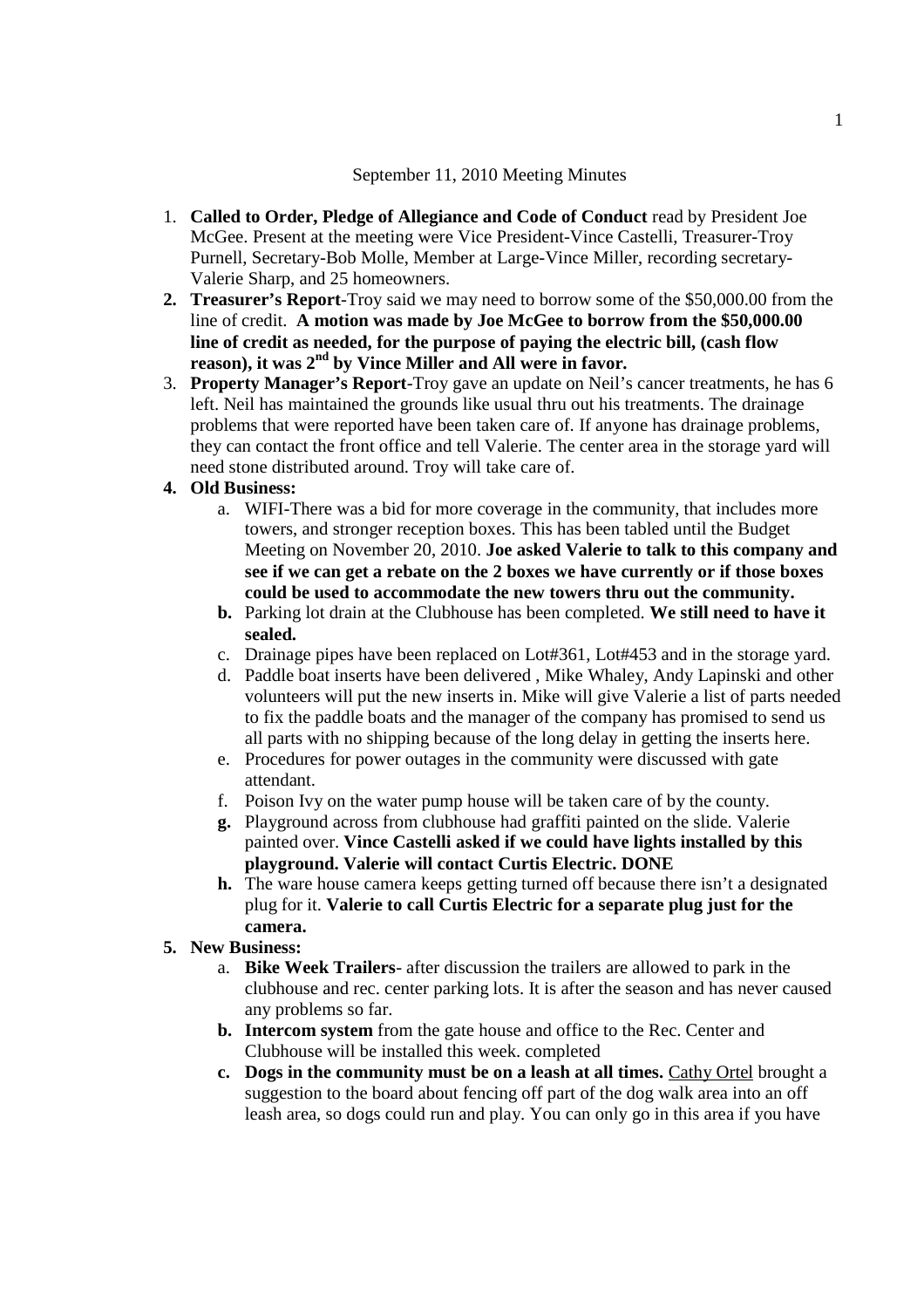complete control of the actions of your dog. Melanie Dixon brought up the fence could interfere with the view and that when dogs that are off leashes see a new dog on a leash they tend to run towards them. **Troy is going to get a price on a fence for that area.**

- **d. Letter to be sent to every homeowner about the many violations not being adhered to. The board is considering the hiring of a Code Enforcement Officer to enforce the rules of the Association. There was a lot of discussion from the board about violations that are being abused in the community and people not adhering to the blue deed book. There would have to be a fee charged to each homeowner to pay for this service. Joe McGee and Bob Molle are working on the details and it will be discussed at the November 20, 2010 meeting.**
- **e. Generator** for the front gate for electric outages. At the present time the gates have to be removed completely. Joe asked Valerie to get a cost for a generator and to be discussed at the budget meeting.
- **f. Rip Rap-**bid from Roadrunners to do Rip Rap to prevent the caving in of the pond edges around the phase 4 pond. Neil will get 100ft. for his guys to do.
- **g. Additional street lights-**Joe is mapping out the community's street lights and reviewing where additional lights need to be added.
- **h. Newsletter-**wasn't delivered when it was supposed to be and the events were over by the time it arrived and Joe was questioning if we should pay for it. Troy said he would further investigate and find out what happened.
- **i. Maintenance person-** for odd jobs around the community. The Association has used Tony Jones in the past, for the fences at the front gate. We need painting done on the post at the front entrance sign, playground equipment, basketball board**, etc.**
- **j. Reserve fund-** At the next budget meeting **we need to re-allocate the reserve fund.**
- **k. Pier in the North Longboat Pond-**To be removed by Neil's crew ASAP.
- **l. ECC Letter-**to be sent to homeowner with the amount of the fine, she will be given a date for the appeal process. Cathy is to inform her that the Board will speak first without interruption!

# **Committee Reports**

**ECC-**Cathy Ortel reported 4 homeowners have not responded and haven't completed the work. She has 1 repeat offender that we brought in 2 years ago and the \$600.00 fine was waived because they cleaned up the house. This year it is a mess again so I believe the fine will be more. This year what we are being told about are the behavior issues, and thefts in the community. Cathy asked that because there are so many of these issues that the ECC would like to have a few volunteers in a separate ECC arm committee to look into these issues. They would have to abide by the ECC rules and report their findings to Cathy. She suggested that the gate attendants that have a problem with someone and write up an incident report could give their reports to the ECC to follow up on. Cathy would like an announcement in the next newsletter. Joe said the board would have to have the final say on any new volunteer. Joe also added that the courtesy personnel write up the incident reports and they are given to every board member and Valerie is documenting all incidents on a spread sheet and puts in what was done and the date it was completed. Cathy mentioned that there was talk at the last meeting about a neighborhood watch,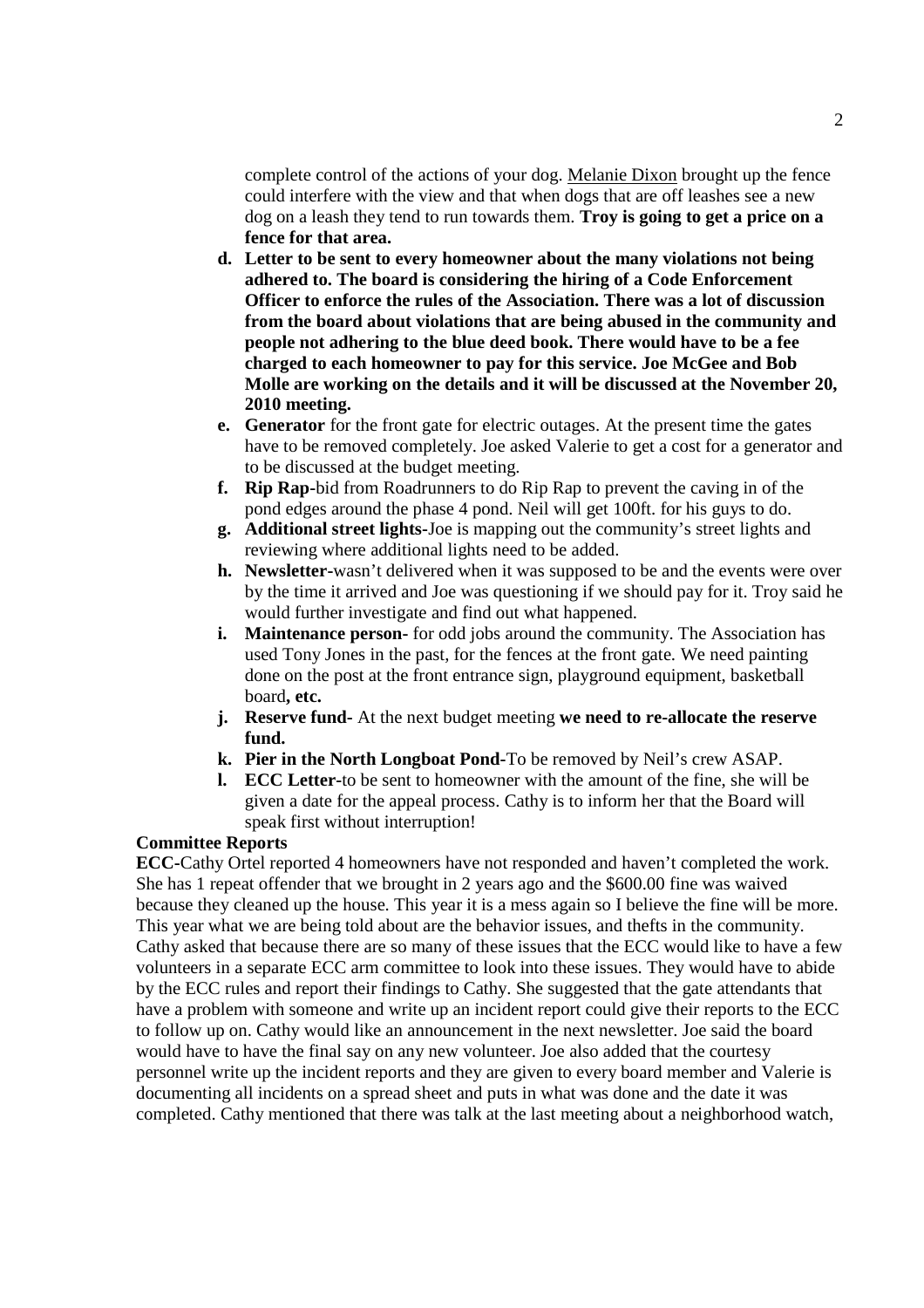and she suggested that maybe 1 family per street could be the eyes and ears of that particular street. Joe replied that it was a good idea but it might be hard to get volunteers, because most of the homeowners that are here are coming to their vacation home and not really eager to sign up for something. **Melanie Dixon said that Joe and Bob could put these suggestions in their letter to go out to the homeowners.** Cathy also reminded everyone that she would like to have an announcement in the next newsletter about maintaining your homes year round. We have homes that have weeds growing again.

**Boat Storage Committee-**Fred & Dale Verga thanked the Board, Valerie and Cathy for all the cooperation in helping us with this job. Fred said they had 19 violations and to date 14 have been corrected, and 5 are outstanding. They have been sent letters. They found about 30 slips that were not occupied this summer and feel that those slips should be going to people who are on the list that actually have something to put in the spot. They asked that the trees and brush be cut back; there is excessive vegetation in the yard. Troy said that Neil's crew will be doing that job. Fred & Dale have come up with a few suggestions for the storage yard. Joe read all of them the board will discuss, correct and give their findings. When it has been revised it will go into the newsletter and the website. Fred said that violations need to be taken care of with in a certain time frame. Cathy Ortel said if the violation is not taken care of with in the given time frame, the slip will be taken away from them. **Vince Castelli asked if you have an existing spot and give it up because of the fee increase, can they park in their driveway? Joe said that if you are an existing slip owner and you agree to give up your spot because of the fee increase, will have to be addressed by Ray Coates under the current the blue deed book regulations. Joe suggested that after Ray Coates looks at these rules, Fred can add this to the new rules if approved by Ray.** Fred asked for more lights in the boat storage area.

### **Next Meeting- November 20, 2010 it will be the Budget and Code Enforcement Meeting.**

**Entertainment Committee**-Joe talked about all the new events we had this year. We had a swing dance which Joe thought was very well attended by Jim & Judy Coyle, a pool party by Mike and Kay Whaley. They had games for the kids and adults, and everyone was in and out of the pool. These both were free events and a very big success. We had a crab feast that was sold out and there wasn't any advertisement. The Murder Mystery was also sold out again this year. The July  $4<sup>th</sup>$  picnic had a record number of 160 people attending. The Shrimp feast was done by new people, the Ernst family. Movie nights were a big success thanks to Andy Lapinski organizing them. Andy said the last one had a great turn out due to the power going off in part of the community, everyone laughed and Joe joking around asked him if he would like that done each time. The New Years Eve party will be hosted by Joe & Sandy McGee. Joe said there are opportunities for anyone to chair an event, we welcome any new ventures. There was a suggestion that have a cook out for all original homeowners that are here. We have a volunteers party called the Workers party for everyone that has chaired or helped out on a committee. These people will receive a postcard in the mail.

Budget Committee-Elaine Galeone said she just received the financial and haven't got a chance to go over them.

**Open Discussion:** Paul Coleianne-Lot#465 -asked the board to look into the **Delmarva Reward Program that offers a rebate for purchasing digital thermostats.** He was told that he as a individual homeowner isn't on the account, the account is the Association and that they would have to request to participate. 1. Paul said that the association could receive the rebates as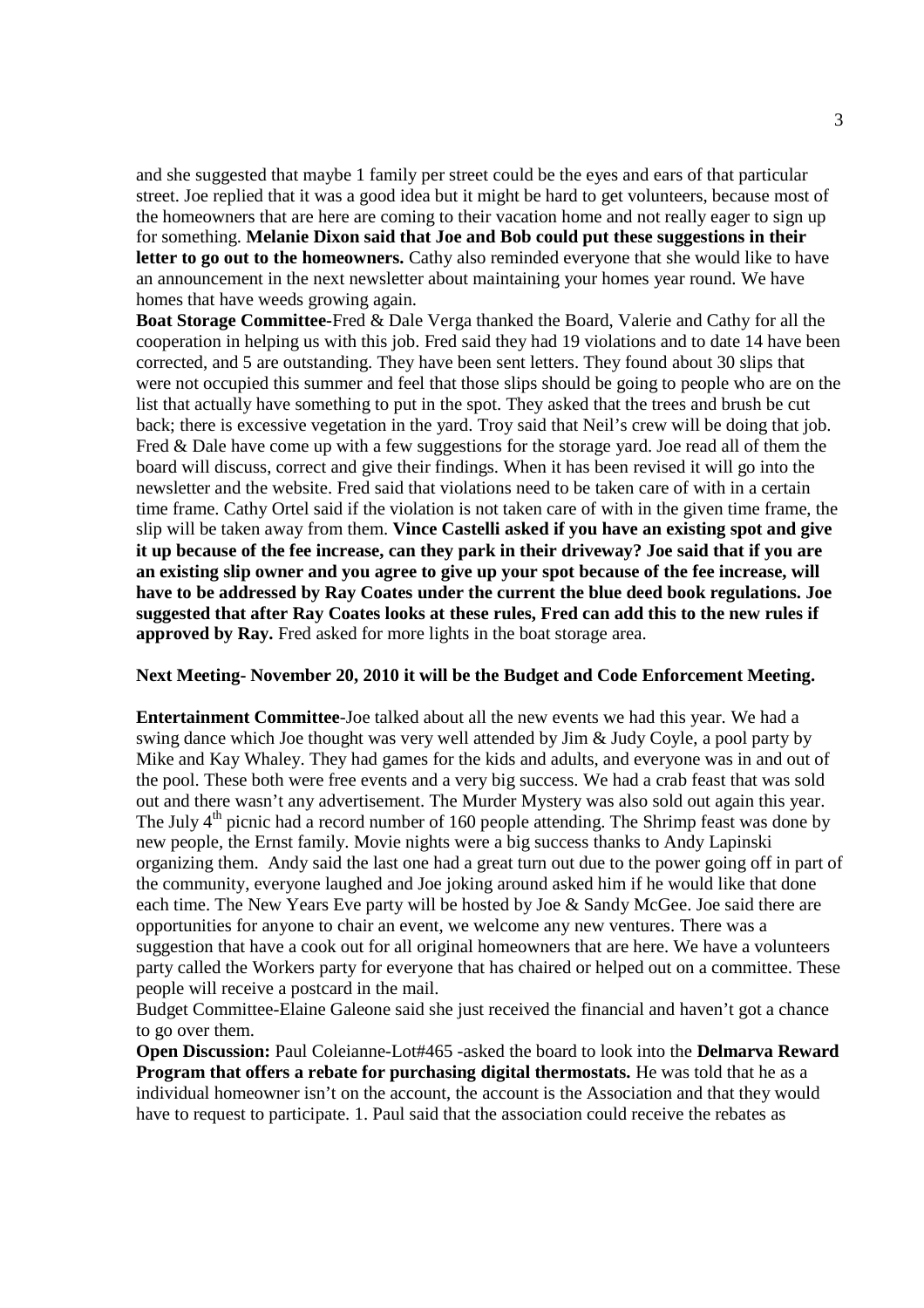additional income or give back to the individual homeowner. Joe said that would be something we could do and the rebate would be reflected in the lower rates. **We will turn this over to Valerie to check out and see if we are eligible**. Vince Castelli said that he got one and when it was installed it would not work because of the age of the unit and because it is air and heat system. **2.** Paul also stated that at the front entrance the metal side guard rails are yellow and he has a volunteer who will paint them white. The Bastress's of Lot# 121 have volunteered. Joe said he will look into a paint color for side. **3.** Paul also brought up the **vegetation growing from the** warehouse gutters. **4.** Street lights on the **pier have pointed cones** to deter birds from landing and he would like them to be on the light by his drive way, because of the bird droppings. He explained that when **the lights have to be replaced, have the cones installed**. Joe responded by saying it could be looked into. **5.** Paul asked about the **dog confrontation** being discussed at the Annual Meeting and what were the results. Joe responded by saying it was turned over to the ECC and Cathy talked to the homeowner. **6**. Paul asked about the moving of the **dumpster**, as discussed at the annual meeting. Joe's response was that the homeowners have to have some responsibility for their community and moving the dumpsters probably won't deter the situation. **7**. Paul wanted to know about the **monthly financials**. Joe said that the financials can be picked up at the office; they will not be mailed out, due to costs.**8.** Paul asked about the **Code Enforcement Officer** and the costs involved. Joe said that costs would have to come from the homeowners thru their dues and/or assessment. The code enforcement officer's fines could also supplement the cost of having the officer. **9.** Paul addressed the **dumping of grass into the pond** when you get thru mowing and Joe told him absolutely not. **10**. Paul also **suggested to only assess people who own dogs** to pay for the fence in the dog walk area. Joe said that the way I've explained this situation before is that not everyone will utilize every amenity. Weather you use or do not use the pools, storage area, paddle boats, pier, play grounds or dog walk area everyone gets billed the same amount. It's for the better of the community as a whole. **Adam Stadler-Lot#112** would like to commend the board for everything they have accomplished for the community. **1.** I went to the **men's room in the Rec. Center and got stuck in the stal**l, there isn't a door handle on it. FIXED **2**. Deterioration of the walls and shower areas in both buildings. **3.** Air conditioning in the restrooms in the Clubhouse is extremely cold. **4.** Trees out of control that need to be trimmed and pruned because they are causing property damage to homes. The left side of our property has a tree about 30 feet is on the property of the neighbor. Joe said it was not the association's problem it is the neighbors. The Stadler's said that the ECC said it wasn't theirs. Joe said that when the development was first developed you could buy a tree for \$100.00. Cathy Ortel from the **ECC said if the tree is encroaching on your property, you are responsible for the cutting and/or trimming. Maureen Blakley of** Lot#206 asked that the **stumps** that were left after the trees were cut down 2 years ago, be removed? Joe said he would get someone to take care of them. Andy Lapinski of Lot#408 asked if the board is going to have the **Rec. Center pool bottom** done like the Clubhouse pool. Joe said that the condition of that pool would determine if we could do it, but it was \$75,000.00 for the other pool and I don't know if we have enough in the budget. **2**. Andy also asked about having a mist spray at the Rec. Center pool. **3**. There are 3 tables at the Rec. Center pool that need umbrellas next year. **4**. Speed bumps in front of the Rec. Center. Joe said that can be brought up at the next budget meeting in November. **5.** Bingo- Joe said come to the entertainment meeting in March and it can be addressed then. **Mike Whaley of Lot# 90** stated that since we have the WIFI now in the community, why not have the newsletter e-mailed to people who want it that way and save on postage, paper, etc. , most people have the internet. Keith Shoff-Lot# said he belongs to a club